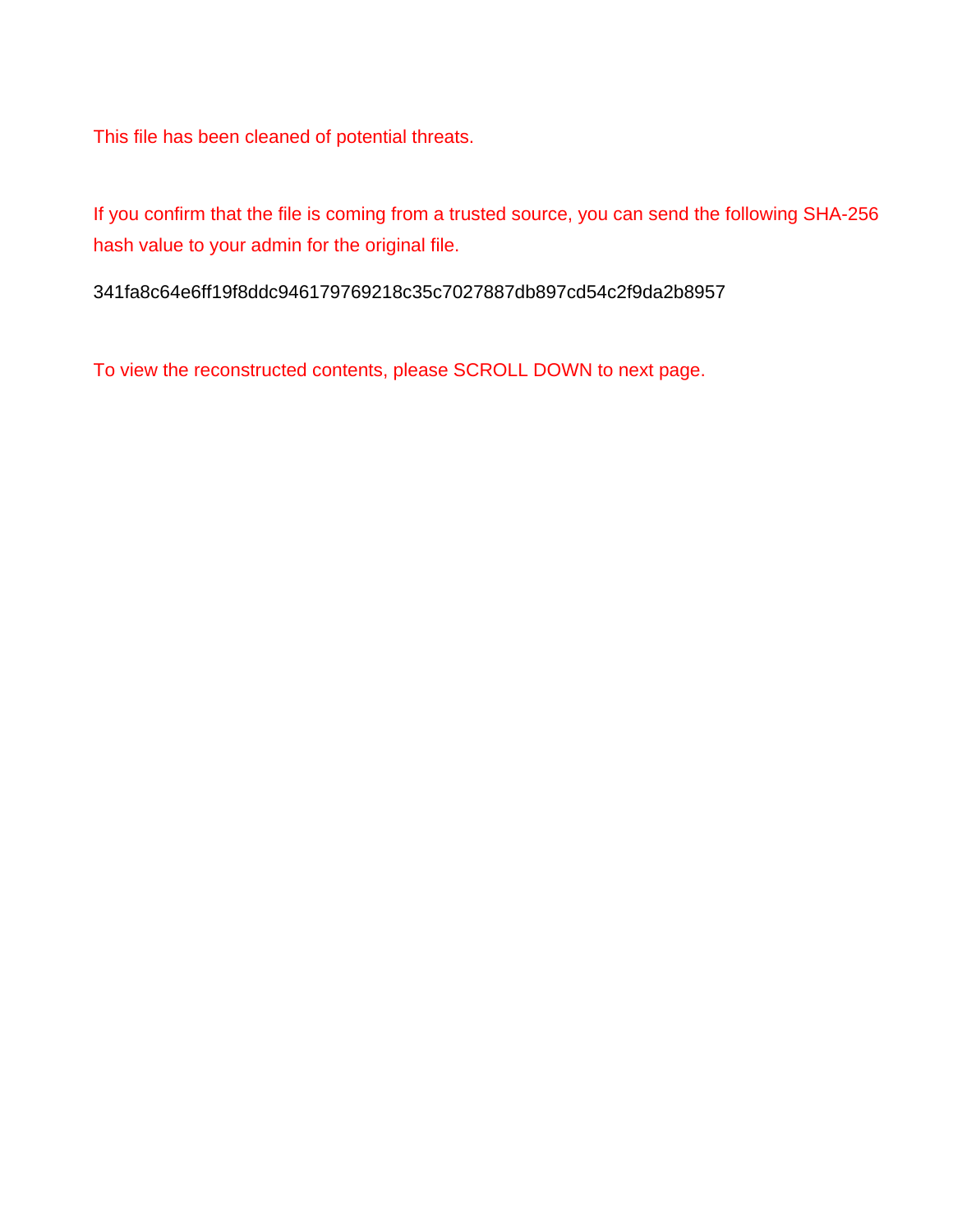

Contents lists available at ScienceDirect

# Preventive Medicine Reports



journal homepage: www.elsevier.com/locate/pmedr

# Dynamics of COVID-19 in Amazonia: A history of government denialism and the risk of a third wave

Lucas Ferrante<sup>a,\*</sup>, Luiz Henrique Duczmal <sup>b</sup>, Eduardo Capanema <sup>c</sup>, Wilhelm Alexander Cardoso Steinmetz<sup>d</sup>, Alexandre Celestino Leite Almeida<sup>e</sup>, Jeremias Leão<sup>f</sup>, Ruth Camargo Vassão $\frac{8}{9}$ , Philip Martin Fearnside $^{\rm h}$ , Unaí Tupinambás $^{\rm i}$ 

<sup>a</sup> Instituto Nacional de Pesquisas da Amazônia (INPA), Programa de Pós-Graduação em Biologia (Ecologia), Manaus, Amazonas, Brazil

<sup>b</sup> *Universidade Federal de Minas Gerais (UFMG), Department of Statistics, Belo Horizonte, Minas Gerais, Brazil* 

<sup>c</sup> *Universidade Federal de Minas Gerais (UFMG), Course of Computational Mathematics, Belo Horizonte, Minas Gerais, Brazil* 

<sup>d</sup> *Universidade Federal do Amazonas (UFAM), Department of Mathematics, Manaus, Amazonas, Brazil* 

<sup>f</sup> *Universidade Federal do Amazonas (UFAM), Department of Statistics, Manaus, Amazonas, Brazil* 

<sup>g</sup> Retired from the Cell Biology Laboratory of the Instituto Butantan - São Paulo, São Paulo, Brazil

<sup>h</sup> Instituto Nacional de Pesquisas da Amazônia (INPA), Coordenação de Pesquisa em Dinâmica Ambiental, Manaus, Amazonas, Brazil

<sup>i</sup> *Universidade Federal de Minas Gerais (UFMG), Department of Internal Medicine, Belo Horizonte, Minas Gerais, Brazil* 

A R T I C L E I N F O

*Keywords:*  Brazil Coronavirus Delta variant Epidemiology Gamma variant Immunity loss Manaus Multi-strain SEIRS model SARS-CoV-2 Pandemic Public health Public health policy Reinfection Transmissibility

# ABSTRACT

The city of Manaus (the capital of Brazil's state of Amazonas) has become a key location for understanding the dynamics of the global pandemic of COVID-19. Different groups of scientists have foreseen different scenarios, such as the second wave or that Manaus could escape such a wave by having reached herd immunity. Here we test five hypotheses that explain the second wave of COVID-19 in Manaus: 1) The greater transmissibility of the Amazonian (gamma or P.1) variant is responsible for the second wave; 2) SARS-CoV-2 infection levels during the first wave were overestimated by those foreseeing herd immunity, and the population remained below this threshold when the second wave began at the beginning of December 2020; 3) Antibodies acquired from infection by one lineage do not confer immunity against other lineages; 4) Loss of immunity has generated a feedback phenomenon among infected people, which could generate future waves, and 5) A combination of the foregoing hypotheses. We also evaluated the possibility of a third wave in Manaus despite advances in vaccination, the new wave being due to the introduction of the delta variant in the region and the loss of immunity from natural contact with the virus. We developed a multi-strain SEIRS (Susceptible-Exposed-Infected-Removed-Susceptible) model and fed it with data for Manaus on mobility, COVID-19 hospitalizations, numbers of cases and deaths. Our model contemplated the current vaccination rates for all vaccines applied in Manaus and the individual protection rates already known for each vaccine. Our results indicate that the SARS-CoV-2 gamma (P.1) strain that originated in the Amazon region is not the cause of the second wave of COVID-19 in Manaus, but rather this strain originated during the second wave and became predominant in January 2021. Our multi-strain SEIRS model indicates that neither the doubled transmission rate of the gamma variant nor the loss of immunity alone is sufficient to explain the sudden rise of hospitalizations in late December 2020. Our results also indicate that the most plausible explanation for the current second wave is a SARS-CoV-2 infection level at around 50% of the population in early December 2020, together with loss of population immunity and early relaxation of restrictive measures. The most-plausible model indicates that contact with one strain does not provide protection against other strains and that the gamma variant has a transmissibility rate twice that of the original SARS-CoV-2 strain. Our model also shows that, despite the advance of vaccination, and even if future vaccination advances at a steady pace, the introduction of the delta variant or other new variants could cause a new wave of COVID-19.

\* Corresponding author.

https://doi.org/10.1016/j.pmedr.2022.101752

Available online 28 February 2022 Received 29 September 2021; Received in revised form 22 February 2022; Accepted 26 February 2022

2211-3355/© 2022 Published by Elsevier Inc. This is an open access article under the CC BY-NC-ND license (http://creativecommons.org/licenses/by-nc-nd/4.0/).

<sup>&</sup>lt;sup>e</sup> Universidade Federal de São João del-Rei (UFSJ), DEFIM, Ouro Branco, Minas Gerais, Brazil

*E-mail address:* lucasferrante@hotmail.com (L. Ferrante).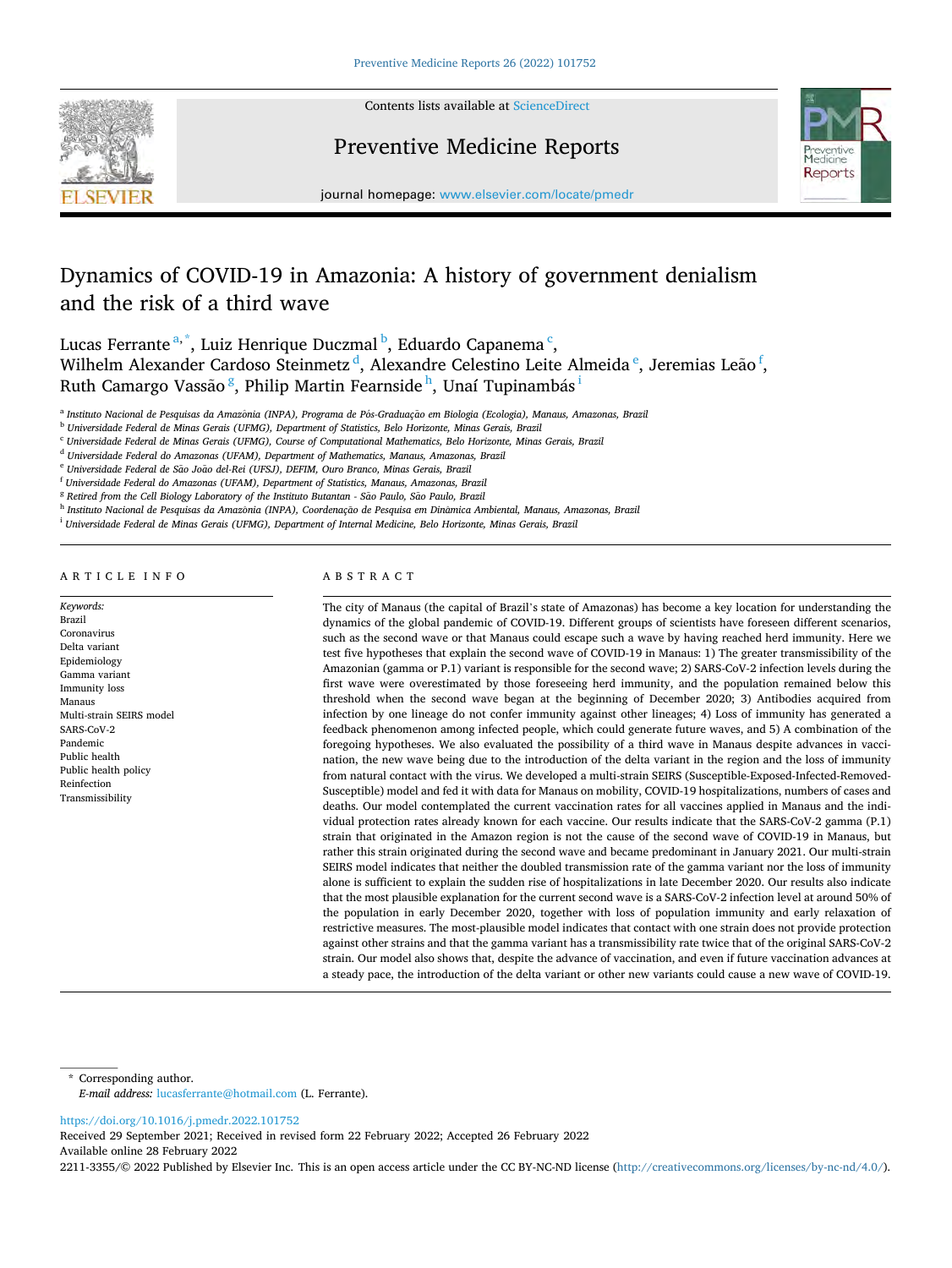# **1. Introduction**

The SARS-CoV-2 virus, which causes coronavirus disease 2019 (COVID-19), is responsible for the biggest pandemic of the 21st century. Decision makers have tried to identify the most effective strategies to overcome the pandemic and avoid as many deaths as possible, but there appears to be an exception in the case of Manaus, the capital of Brazil's state of Amazonas and the largest city in the Amazon region. In order to favor the economy in the short term, local politicians refused to take measures to stop the pandemic and prevent a second wave of COVID-19, even when official government data did not indicate a decline in the number of cases or deaths [\(Ferrante et al., 2020\)](#page-9-0). In January 2021 Manaus experienced a second wave of cases, hospitalizations and deaths that surpassed the first peak of the pandemic that occurred in April and May 2020 ([FVS, 2021a](#page-9-0)). Hardly any other city in the world has undergone a natural experiment with the pandemic like the current one in Manaus.

The population's high rate of contact with SARS-CoV-2 ([Buss et al.,](#page-9-0)  [2021\)](#page-9-0) raises the questions of which hypotheses are the most plausible to explain the second COVID-19 wave that Manaus is experiencing, and whether seroprevalence was overestimated ([Sabino et al., 2021](#page-10-0)). Several studies have suggested that natural immunity is temporary and would tend to fade within a few months ([Brett and Rohani, 2020; Edridge et al.,](#page-9-0)  [2020; Yang and Ibarrondo, 2020; Ferrante et al., 2021a](#page-9-0)), and this is also a plausible explanation for the second wave in Manaus ([Ferrante et al.,](#page-9-0)  [2021a; 2021b\)](#page-9-0). On January 10, 2021, the Japanese government announced that it had identified a new variant of SARS-CoV-2 in people who had traveled to Japan from Manaus ([Naveca et al., 2021\)](#page-10-0).

Genomic evidence indicates that the Amazonian (gamma or P.1) variant was not yet in circulation in Manaus in November 2020 and that it became almost predominant in January 2021 ([Naveca et al., 2021](#page-10-0)). Although politicians have been quick to blame the advent of the second wave on the new variant (thus avoiding the conclusion that their own refusal to take recommended control measures was to blame), the data make clear that the hypothesis that the second wave was initiated by the gamma variant is less plausible than other hypotheses. However, the gamma-variant hypothesis also needs to be tested. Here we test five hypotheses to explain the second wave of COVID-19 in Manaus: 1) The greater transmissibility of the gamma variant is responsible for the second wave. 2) SARS-CoV-2 infection levels were overestimated during the first wave, and the population remained below the limit for herd immunity when the second wave began in December 2020; 3) Antibodies acquired from infection by one lineage do not confer immunity against other lineages; 4) Loss of immunity has generated a feedback phenomenon among infected people, which could generate future waves, and 5) A combination of the foregoing hypotheses and rapid lifting of social-distancing restrictions.

We also evaluated the possibility of a third wave in Manaus. Despite advances in vaccination, a new wave would be likely due to the introduction of the delta variant in the region and the loss of immunity from natural contact with the virus. The arrival of the omicron variant now makes a third wave virtually certain.

# **2. Methods**

# *2.1. The SEIR, SEIRS, and multi-strain models*

The SEIR (Susceptible – Exposed – Infected – Removed) model is the primary tool for analyzing the epidemiological curves of the COVID-19 pandemic [\(Adam, 2020; Bakker et al., 2020; Li et al., 2020; Prem et al.,](#page-9-0)  [2020\)](#page-9-0). Individuals susceptible to infection in a population come into contact at random with the SARS-CoV-2 virus, becoming exposed. After the incubation period, they become infected and can transmit the virus randomly to other susceptible individuals. Infected individuals can be either asymptomatic (have few or no symptoms) or symptomatic. Over time, infected individuals are removed (they either recover or die and no

longer can infect susceptible individuals).

The SEIRS (Susceptible – Exposed – Infected – Removed- Susceptible) model (Trawicki, 2017; Bjø[rnstad et al., 2020\)](#page-10-0) is an extension of the SEIR model, allowing individuals who have been removed and are still surviving to become susceptible again after a given average period for loss of immunity. Adding the capability of individuals to return to the infected pool drastically changes the epidemiological regime, creating the possibility of recurring infection waves and a persistent, nonvanishing flux of COVID-19 hospitalizations and deaths. The SEIRS model equations are:

$$
\frac{dS(t)}{dt} = -[\beta_r S_r(t)I_r(t) + \beta_s S_\delta(t)I_\delta(t)] \times M_t - \alpha S(t)(C_s) + \omega R_r(t) + \omega R_\delta(t)
$$
\n
$$
\frac{dE_r(t)}{dt} = \beta_r S(t)I_r(t) \times M_t - \gamma_r E_r(t)
$$
\n
$$
\frac{dE_\delta(t)}{dt} = \beta_r S(t)I_\delta(t) \times M_t - \gamma_\delta E_\delta(t)
$$
\n
$$
\frac{dI_r(t)}{dt} = \gamma_r E_r(t) - \xi I_r(t)
$$
\n
$$
\frac{dI_\delta(t)}{dt} = \gamma_s E_\delta(t) - \xi I_\delta(t) + \beta_s R_r(t)I_\delta(t)
$$
\n
$$
\frac{dH I_r(t)}{dt} = \xi_r I_r - (1 - \kappa)\lambda H_r(t) - \kappa \rho H_r(t)
$$
\n
$$
\frac{dH I_\delta(t)}{dt} = \xi_s I_\delta - (1 - \kappa)\lambda H(t) - \kappa \rho H_\delta(t)
$$
\n
$$
\frac{dR_r(t)}{dt} = (1 - \kappa)\lambda H_r(t) - \beta_s R_r(t)I_\delta(t) - \omega R_r(t)
$$
\n
$$
\frac{dR_\delta(t)}{dt} = (1 - \kappa)\lambda H(t) - \omega R_\delta(t)
$$
\n
$$
\frac{dD_\delta(t)}{dt} = \kappa \rho H_r(t)
$$
\n
$$
\frac{dD_\delta(t)}{dt} = \kappa \rho H_\delta(t)
$$
\n
$$
\frac{dV(t)}{dt} = \alpha S(t)(C_s)
$$

with the compartments indicated by:

- S: Susceptible
- E: Exposed
- I: Infected
- H: Hospitalized (due to COVID-19 infection)
- R: Recovered
- D: Deceased
- V: Vaccinated

We draw attention to the fact that all variables  $(S, E, I, H, R, D, V)$  are 3-dimensional vectors (corresponding to the three age ranges of the population of Manaus – see below).

The model's parameters are:

- $\beta_{\gamma}$  and  $\beta_{\delta}$  are the transmission rates for the two SARS-CoV-2 strains considered
- $\bullet$  *α* is the vaccination rate, obtained via linear regression
- $\gamma_{\gamma}^{-1}$  and  $\gamma_{\delta}^{-1}$  are the incubation periods for the two SARS-CoV-2 strains considered
- $\bullet$  *σ* is the vaccine overall inefficacy, weighted for 1st and 2nd doses of Astra-Zeneca, Pfizer, CoronaVac (SinoVac) and Janssen vaccines
- $\bullet\ \xi^{-1}$  is the infection time
- *κ* is the infection fatality rate
- $\lambda^{-1}$  is the recovery time
- *ω* is the rate of re-susceptibility (changeover between Recovered and Susceptible).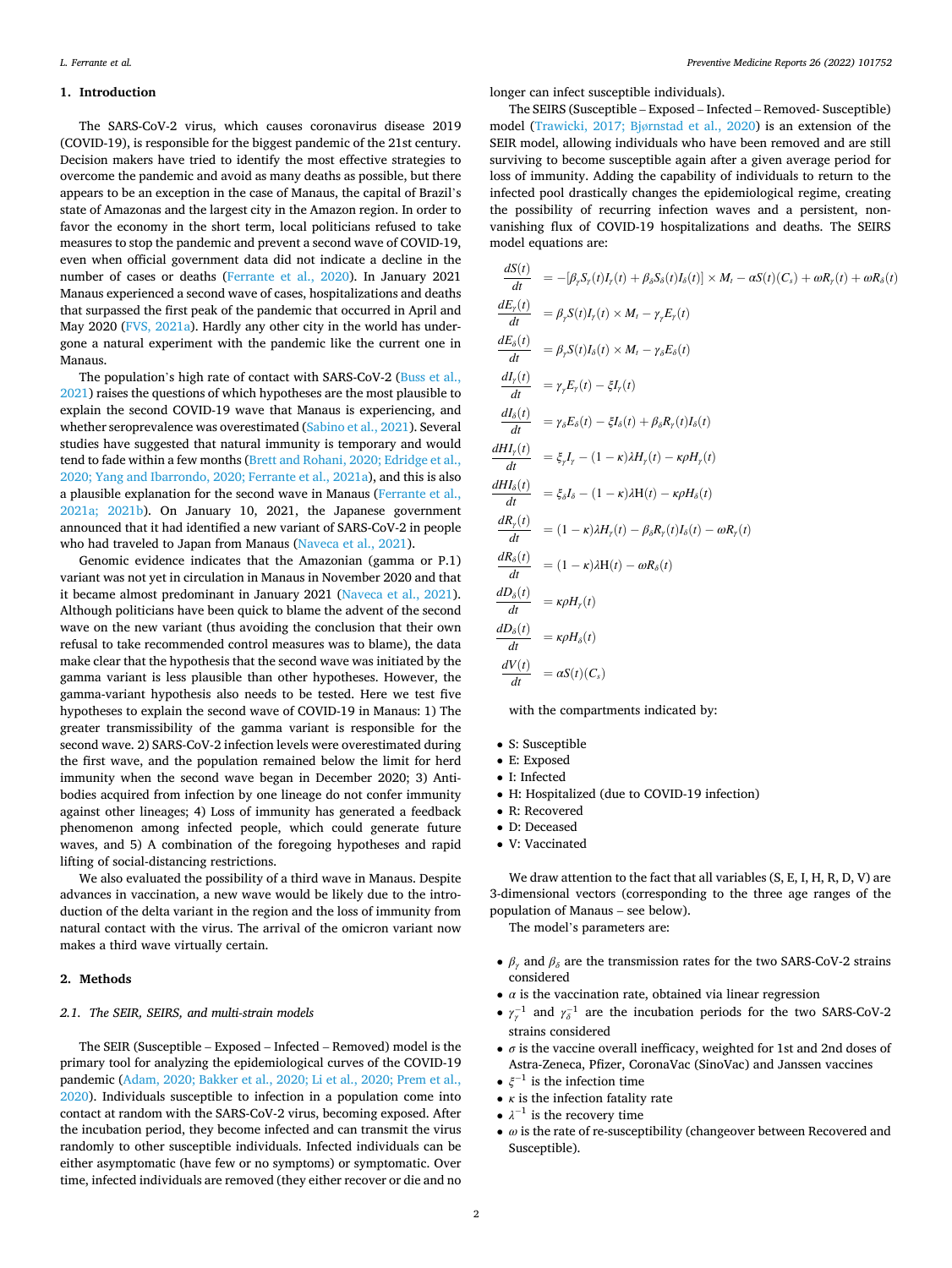<span id="page-3-0"></span>• *C<sub>s</sub>* is the sum of the compartments  $S(t) + E_y(t) + E_\delta(t) + I_y(t) +$  $I_{\delta}(t) + H(t) + H_{\delta}(t) + R_{\gamma}(t) + R_{\delta}(t).$ 

 $M_t =$  $\overline{a}$  $\begin{bmatrix} P_{(a,a)} & P_{(b,a)} & P_{(c,a)} \\ P_{(a,b)} & P_{(b,b)} & P_{(c,b)} \end{bmatrix}$  $P_{(a,b)}$   $P_{(b,b)}$   $P_{(c,b)}$  $P_{(a,c)}$   $P_{(b,c)}$   $P_{(c,c)}$  $\overline{a}$ ⎦ is a transition matrix of the three age

groups considered: (a) below 18 yrs. (b) 18–59 yrs. and (c)  $60 + yr$ .

The multi-strain [\(Fudolig et al., 2020; Khyar and Allali, 2020\)](#page-9-0) SEIR model allows two or more strains of the SARS-CoV-2 virus to co-exist, with different outbreak dates and transmission rates. Finally, our multi-strain SEIRS model combines the features of the SEIRS and multistrain SEIR models; this setup allows testing the hypotheses of the presence of a new SARS-CoV-2 variant with a higher-than-usual transmission rate, along with a potential loss of immunity.

We used this model for the following two purposes: (1) to test abovementioned five hypotheses regarding the second wave of COVID-19 that Manaus experienced in January 2021 and (2) to estimate the impact of the delta variant. To test our hypotheses regarding the second wave, we studied several scenarios generated by the multi-strain SEIRS model, with different values for social distancing, average immunity loss period, new strain outbreak date, and transmission rate. We argue that the December 2020 surge of severe acute respiratory illness (SARI) hospitalizations in Manaus cannot be fully explained by a multi-strain SEIR model alone. However, it can be easily fit into a multi-strain SEIRS model, assuming the emergence of a new SARS-CoV-2 strain that is twice as contagious as the previous one and an average period for loss of immunity of about eight months.

As a second application, we included data on vaccination rates up to August 2021 and a projection of vaccination progress to the end of 2021 to simulate the effect of introducing the delta variant into the susceptible population in Manaus over this period (Fig. 1). We considered all vaccines applied in accord with information by age group (based on bulletins released by the Health Secretariat of the State of Amazonas) ([FVS,](#page-9-0)  [2021b; 2021c](#page-9-0)) and the levels of protection provided by the first and second vaccine doses according to the most recent literature ([Bernal](#page-9-0)  [et al., 2021; Kang et al., 2021\)](#page-9-0).

Given the rapid dissemination of the delta strain, our analysis showed that the number of infections by the gamma strain after a previous infection by the delta strain must have been negligible. This possibility was thus disregarded in the model.

The multi-strain SEIRS algorithm described in this section was implemented in Python 3.8.10 and R version 3.6.3 programming languages, using the deSolve package, with GNU/Linux Mint 20.2.



epidemiological model.

## *2.2. Model parameters and data structure for Manaus*

Amazonas, the largest state in Brazil's Amazon region, was the first to have its health system collapse due to the COVID-19 pandemic. Manaus (the capital of Amazonas) has a population of 2.2 million and is home to all of the state's intensive-care units (ICUs). Due to insufficient community testing for COVID-19 in Brazil, most of the tests are used for health and security personnel and hospitalized patients. This leads to a lack of periodic and randomized testing of the general population and makes it difficult to model the epidemic based on data on confirmed cases. Thus, in the present analysis of the Manaus epidemic, we base our model mostly on data on reported deaths and cases of SARI. We do not work with the number of officially registered (confirmed) cases of COVID-19 to estimate the number of unreported cases. The underreporting of deaths due to COVID-19 in Brazil is well-known and has been the subject of scientific publications [\(França et al., 2020](#page-9-0)). It is also important to note that our model assumes that individuals' contacts follow a uniformly random pattern of interaction. There is no spatial (geographic) restriction on social contact; this is embedded in the transmission parameter, which is determined empirically from the observed data at the beginning of the epidemic.

In our model, the population can be partitioned into different groups according to age, income level, or occupation, allowing calculations to be based on a social-contact matrix that specifies the intensity of contact between such groups ([Bakker et al., 2020; Duczmal et al., 2020; França](#page-9-0)  [et al., 2020; Li et al., 2020; Prem et al., 2020\)](#page-9-0). In age-structured models, the population is stratified into two or more age groups, and the models reflect the different intensities of social contact among them. This is particularly important for the elderly, who are more vulnerable to COVID-19. For Brazil in general, and for Manaus in particular, elderly people usually live in the same households as their younger family members, if not in the same rooms, as is often the case in lower-income homes. Thus, in these neighborhoods, we assume high population mixing, in line with [Bitar and Steinmetz \(2020\).](#page-9-0) In this situation, it is much more challenging to model social-contact networks based on agestructured models.

In the application of our model to test the hypotheses regarding the second wave of COVID-19 in Manaus, the population is partitioned into two sub-compartments with distinct social-contact rates. The compartment model employs the contact matrix

 $C = [Cij]$ 

where *C*<sub>ij</sub> indicates the social-contact intensity of virus transmission from an individual in group *i* to an individual in group j, where  $0 \le C_{ij} \le$ 1. If  $C_{ij} = 1$ , then the contact is not restricted, and if  $C_{ij} = 0$  no individual in group *i* can transmit the virus to any individual in group *j* ([França](#page-9-0)  [et al., 2020; Prem et al., 2020](#page-9-0)).

On the other hand, in the application of our model to the estimation of the impact of the delta variant we employed a transition matrix  $(M_t)$ dividing the population in the three sub-compartments according to age groups as the vaccination schedule is age-dependent, with older and more-vulnerable persons being vaccinated first. COVID-19 parameters are different for each age group.

In applying the model to test the hypotheses regarding the second wave, the multi-strain SEIRS simulation runs were conducted with a full ensemble of stochastic parameters, reflecting as precisely as possible the variation in the clinically observed parameters in accord with recent COVID-19 literature [\(Lauer et al., 2020; Prem et al., 2020; Sanche et al.,](#page-10-0)  [2020; Verity et al., 2020](#page-10-0)). Each full simulation consists of 1000 Monte Carlo replications of the epidemiological curves for susceptible, exposed, infected, and removed individuals. For the set of epidemiological solutions to the system from each Monte Carlo replication, all of the COVID-19 epidemiological parameters and scenario parameters are randomized following their statistical distributions in accordance with Fig. 1. State-transition diagram for the compartments of the COVID-19 the latest estimates from the literature. We used a fourth-order Runge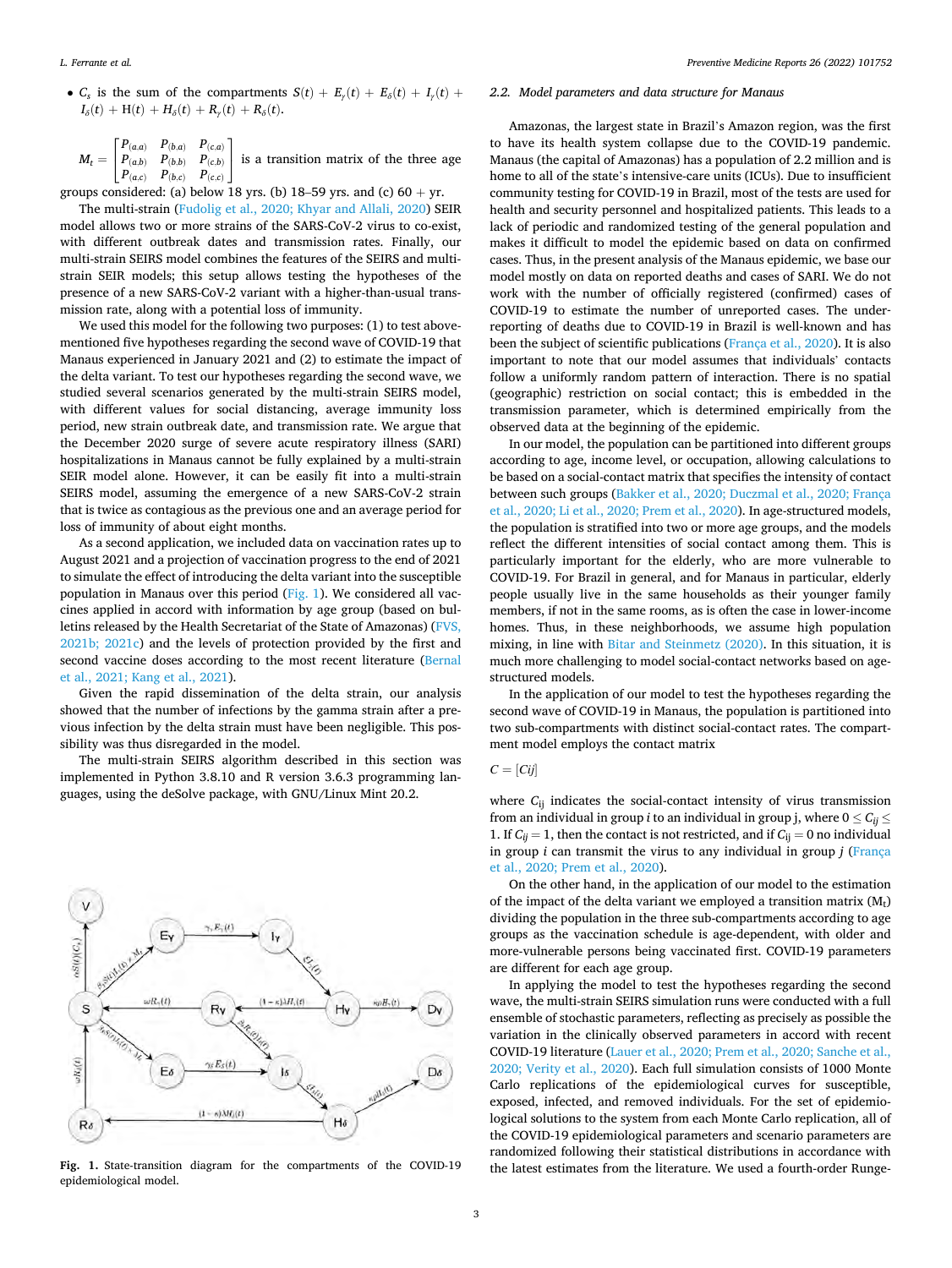Kutta method to solve the system of differential equations numerically. The initial condition assumes the value of 0.001 for the compartment of exposed individuals at a time (day)  $t = 1$  (where day one is January 1, 2020).

The parameters of interest in the model are described as follows:

- We assume the population of Manaus to be  $N = 2.2$  million inhabitants and consider scenarios with a population mixing value of 0.85 ([Bitar and Steinmetz, 2020\)](#page-9-0).
- COVID-19′ s infection fatality rate (IFR) for the population of Manaus is based on estimates of the infection fatality rate for each age group and on the age structure of the population of the Manaus city according to the Brazilian census [\(IBGE, 2010; Ioannidis, 2020](#page-10-0)). We consider IFR to be a normally distributed random variable ( $\sigma$  = 0.0005). We assumed an average IFR value of 0.30% until May 31, 2020, linearly decreasing until June 30 to 0.20%, and remaining constant at that level from then onwards; this modeling follows empirically from fitting the COVID-19 hospitalization and death curves in Manaus and reflects the overall improvement of patient care following the first wave during March and April 2020. The initial March-April IFR value of 0.30% was estimated through a semi-Bayesian procedure to adjust the SEIRS computed curve for infected individuals to the observed curve for hospitalizations. This value is close to the 0.27% median IFR value ([Ioannidis, 2020\)](#page-10-0) and the 0.26% IFR value estimated for Manaus by [Buss et al. \(2021\)](#page-9-0).
- The average infectious period is normally distributed ( $\mu = 10.0$  days,  $\sigma = 2.0$  days) ([Verity et al., 2020\)](#page-10-0).
- The number of days from symptom onset to death is Gamma distributed ( $\mu = 20$  days, sd = 7.9 days) [\(CDC, 2021](#page-9-0)), age-adjusted for the population of Manaus [\(IBGE, 2010](#page-10-0)).
- The incubation period is normally distributed ( $\mu = 5.5$  days,  $\sigma = 1.0$ days) ([Lauer et al., 2020](#page-10-0)).
- The inverse of the average period for loss of immunity parameter ω [\(Trawicki, 2017; Bj](#page-10-0)ørnstad et al. 2020) is set to the values of zero, 1/ 150, 1/180, 1/240, 1/300 and 1/720 (measured in days<sup>-1</sup>).
- The gamma (P.1) strain outbreak date was set as November 15, 2020, consistent with the census of different SARS-CoV-2 strains in Amazonas state, from November 2020 to January 2021, performed through genomic characterization ([Naveca and Costa, 2021](#page-10-0)).

In applying the model to simulate to impact of the delta variant, the above parameters were adjusted and calibrated to observed data on hospitalizations and deaths in the period from November 2020 until mid-August 2021 and to vaccination numbers from January 2021 until July 2021. Daily counts of COVID-19-related deaths in the municipality of Manaus were estimated (according to the date of occurrence) from data obtained from official records of deaths due to severe acute respiratory illness (SARI) by the Municipal Health Department ([Open Data](#page-10-0)  [SUS, 2020](#page-10-0); Prefeitura [de Manaus, 2020](#page-10-0)) from April 2020 to January 2021. Due to underreporting of deaths from COVID-19 in Manaus ([Felizardo, 2020;](#page-9-0) Silva et al., 2020), especially during the peak in mortality in the first epidemic phase in April 2020, we considered data on unspecified SARI (the etiological agent of SARI is still being investigated) and confirmed deaths due to COVID-19. In our model we assume that all of these deaths are due to COVID-19. During the years 2016–2019 only 8, 13, 2, and 18 deaths due to SARI were recorded in the months of April to July, respectively, in the city of Manaus [\(Open Data](#page-10-0)  [SUS, 2020](#page-10-0)).

#### *2.3. Immunity-loss test*

The Amazonas Health Surveillance Foundation (FVS) bulletin shows a rapid increase in COVID-19 hospitalizations in Manaus in the last two weeks of December 2020 [\(FVS, 2021a\)](#page-9-0), as seen in [Fig. 1](#page-3-0)a. This probably reflects the exposure to SARS-CoV-2 during all the months of October, November and December with return of in-person classes and the

loosening of commerce restrictions, a substantial increase in general circulation, and less adherence to mask use.

Using the multi-strain SEIRS model, we ran scenarios where the parameter ω (the inverse of the average period for loss of immunity) was set to zero (indicating no immunity loss), 1/720, 1/300, 1/240, 1/180, and 1/150, measured in days<sup>-1</sup> units ([Fig. 1d](#page-3-0)-e). The first graph shows the recorded COVID-19 daily deaths until December 2020, followed by the projected SEIRS death curves from January 2021 onwards. From March 2020 to January 9, 2021, the second graph showed the observed raw (in orange) and smoothed (in red) daily SARI hospitalizations, superimposed on the curve for the number of infected individuals computed by the multi-strain SEIRS system. The red/orange curve is drawn out-of-scale with a 6-day delay from infection to hospitalization (in order to fit the black curve). According to different values of the average period for loss of immunity, the six curves from December 2020 onwards project the number of infected individuals at each point in time (under the first graph).

During the last weeks of December 2020 and the first week of January 2021, the sharp increase in COVID-19 hospitalizations (orange/ red curve) cannot be matched with the SEIRS curves for the number of infected individuals when the ω value is zero, 1/720, 1/300, 1/180, or 1/150. However, a tighter match is achieved when  $\omega$  is set to 1/240, suggesting that the average period for the loss of immunity is about 240 days. Scenarios that do not consider the loss of immunity, and consequently COVID-19 reinfection, cannot fully explain the surge of hospitalizations in December 2020.

# **3. Results and discussion**

#### *3.1. The second wave and the gamma variant*

In January 2021, Manaus experienced a second wave of cases, hospitalizations and deaths that surpassed the first peak of the pandemic that occurred in April and May 2020 [\(Fig. 2](#page-5-0)a). The gamma variant, which is of Amazonian origin, is believed to have arisen between November and December 2020 [\(Naveca et al., 2021\)](#page-10-0), with an estimated 51% of the infections in Manaus being due to this variant between December 17th and 31st, 2020, rising to 60% of infections by the end of January 2021 ([Naveca et al., 2021\)](#page-10-0). We simulated an exaggerated scenario to test the hypothesis that the second wave was solely caused by the gamma variant, where we assumed that this variant had been in circulation since November 1, 2020 (i.e., before it is believed to have appeared) and has a transmission rate five times higher than the original strain that gave rise to the pandemic (i.e., much higher than the estimated doubling of the transmission rate). Our SEIRS model indicates that under this exaggerated scenario the number of cases and deaths during the second wave in Manaus would be only one-third of the number that has in fact been observed, thus refuting the hypothesis that the new variant caused the onset of the second wave ([Fig. 2b](#page-5-0)). This hypothesis test is corroborated the genomic analyses and by the estimated numbers of gamma-variant infections between November and January ([Naveca et al., 2021](#page-10-0)), ruling out the possibility that the gamma variant generated the second wave of COVID-19 in Manaus.

We assessed the pandemic scenario in Manaus using a SEIRS model that was fit to observed data on deaths and hospitalizations from the first case recorded in Manaus in March 2020 up to March 2021. The model showed that the second wave was potentially greater than the first wave, both in terms of the number of infections and the number of deaths. In this scenario, the best model indicates that the only plausible hypothesis is a combination of factors, such as a population with a much lower percentage of infection than is currently estimated for Manaus, together with a high rate of immunity loss and a high rate of reinfection, in addition to a smaller proportion contaminated by the gamma variant (See [Fig. 2](#page-5-0)c). This scenario is corroborated by a census of infections in Manaus with genomic identification ([Naveca et al., 2021\)](#page-10-0) and by models that corrected the SARS-CoV-2 attack rates that were previously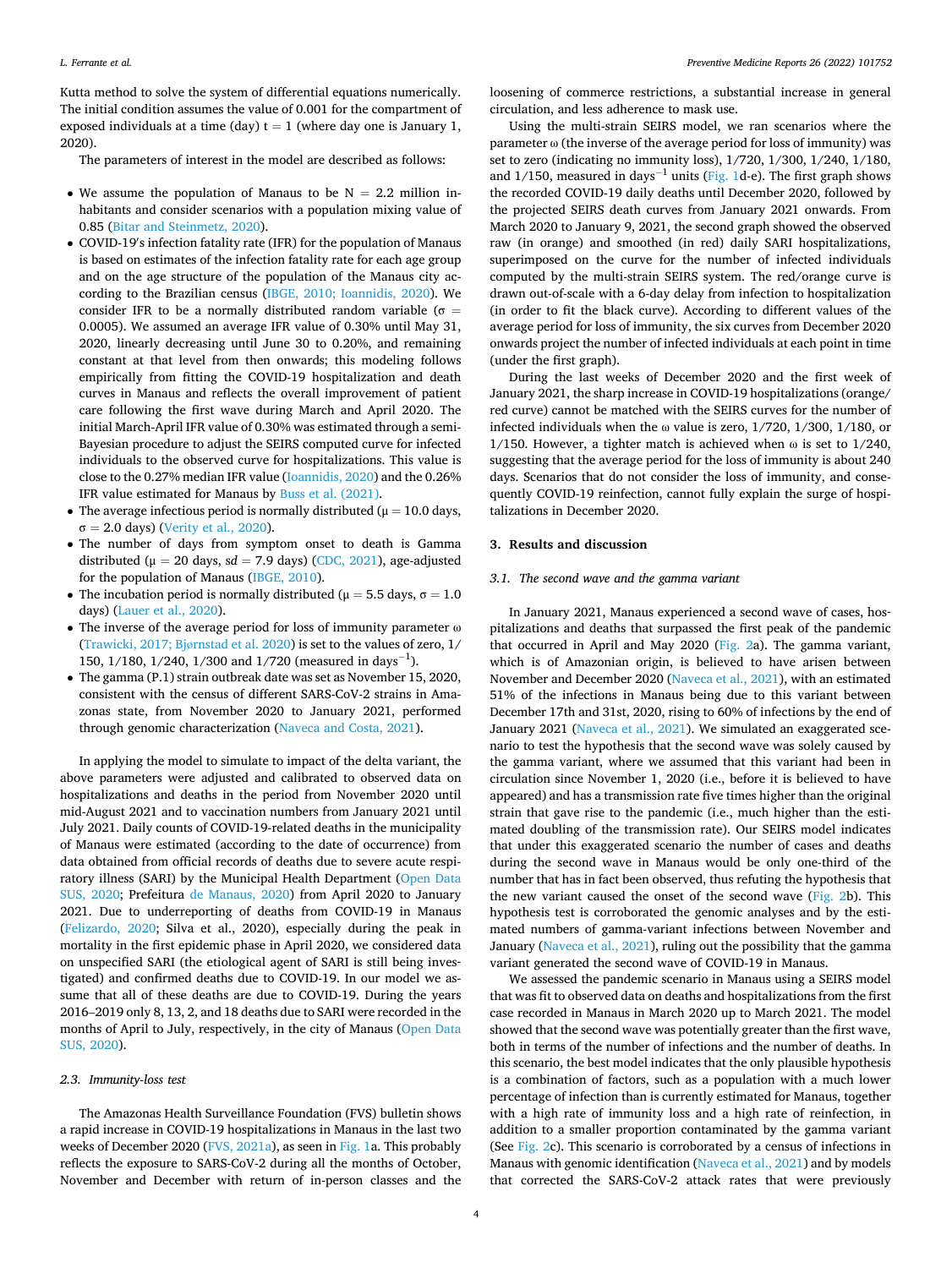

<span id="page-5-0"></span>Daily counts of COVID-19-related hospitalizations and deaths of Manaus residents by date of occurrence

**Fig. 2. a** Daily counts of COVID-19-related hospitalizations and deaths of Manaus residents by date of occurrence (source: FVS Bulletin). **b** Without immunity loss, even a hypothetical new strain that is five times more transmissible cannot explain the sudden rise of COVID-19-related hospitalizations in December 2020 (the thin blue (green) line indicates the new (old) strain). **c** Assuming an average period of immunity loss of 240 days and a new strain with twice the usual transmission rate (thin blue line), the computed daily counts of COVID-19-related hospitalizations fit the observed data well. **d-e** Six non-intervention scenarios of the COVID-19 pandemic in Manaus from March 2020 to December 2021. Scenarios are shown with average periods for loss of immunity from 150 to 720 days, plus a nonimmunity-loss scenario (none). (For interpretation of the references to colour in this figure legend, the reader is referred to the web version of this article.)

overestimated in the city [\(Ferrante et al., 2021b\)](#page-9-0).

The most plausible model also indicates that contact with SARS-CoV-2 did not confer immunity to the gamma variant. Serological tests in patients in Manaus attest to the loss of immunity due to natural contact with the virus and demonstrate the absence of any immunity to the gamma variant being present from immunity that had been acquired conferred by contact with the original strain of SARS-CoV-2 [\(Ferrante](#page-9-0)  [et al., 2021a\)](#page-9-0). These findings confirm the results of our model.

According to our model, the only plausible projected scenarios based on the observed data for Manaus have naturally acquired immunity to the original lineage of SARS-CoV-2 being lost after an average of 240 days (Fig. 2c-e). A longer period of natural immunity would not be consistent with the scale of the current wave of COVID-19 in the city, in line with evidence of a recent study [\(Hall et al., 2021\)](#page-9-0). Based on the

most-plausible model (Fig. 2c), the gamma variant is estimated to be two (2.0) times more transmissible than the SARS-CoV-2 strain that gave rise to the pandemic. This transmission rate is lower than a previously proposed rate 2.6 times higher than that of the original variant [\(Coutinho](#page-9-0)  [et al., 2021\)](#page-9-0) because the higher rate was based on an overestimated SARS-CoV-2 attack rate during the second wave of COVID-19 in Manaus and an underestimated rate for the loss of population immunity ([Fer](#page-9-0)[rante et al., 2021b\)](#page-9-0).

Our model estimates that the gamma variant became predominant in infections observed in Manaus only in early January 2021 (Fig. 2c). The initiation of the second wave cannot be attributed to the gamma variant, since this wave was already underway, with the beginning of the peak of cases, deaths, and hospitalizations being in progress at the time that the gamma lineage is estimated to have appeared [\(Naveca et al., 2021](#page-10-0)). The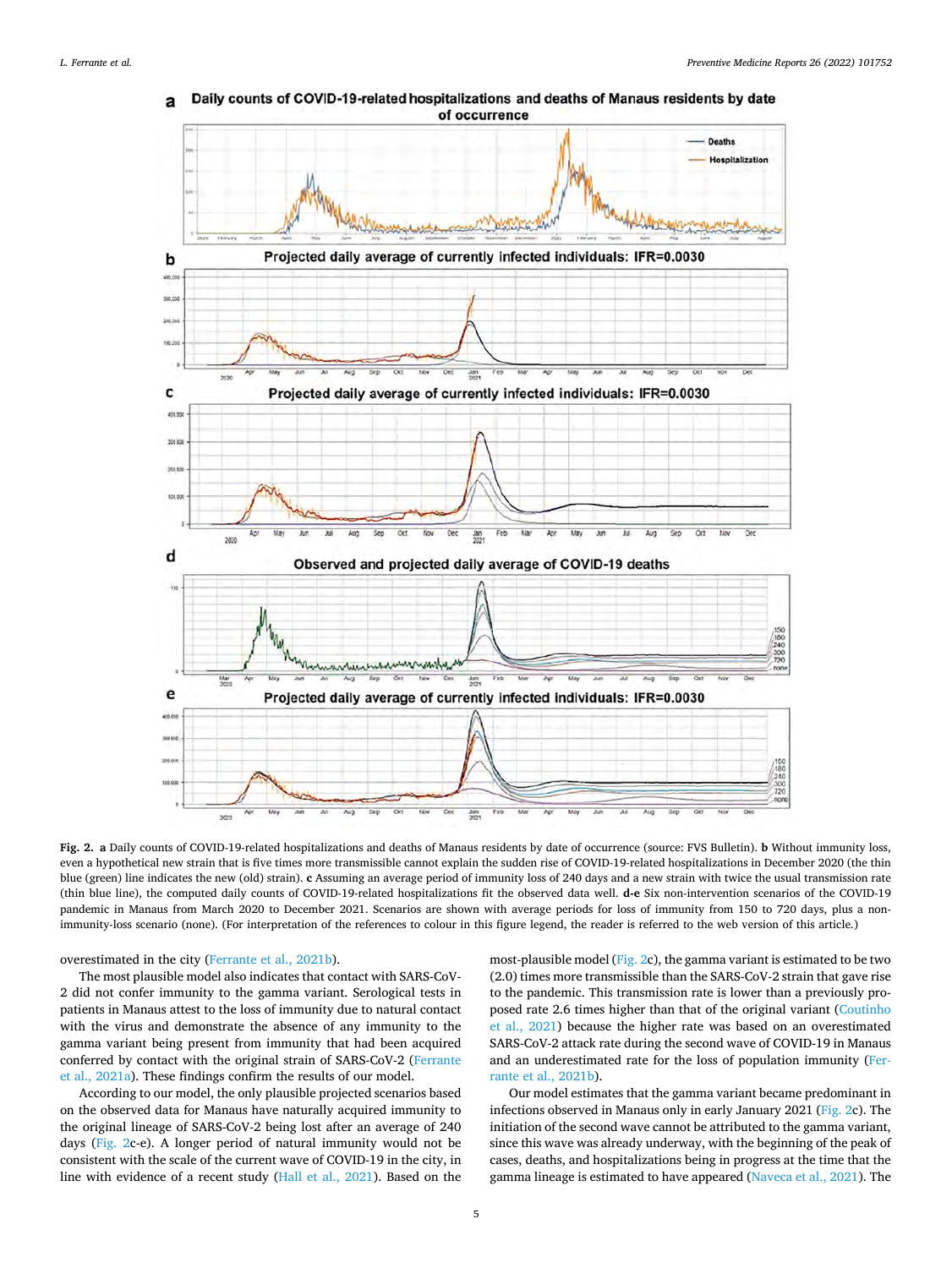appearance of the gamma lineage coincides with the beginning of the period of reduced social isolation in Manaus, with return of in-person classes that preceded the Christmas and New Year's celebrations (Fig. 3a, b).

Genomic data indicate that the gamma variant appeared in Manaus and then spread to other locations ([Naveca et al., 2021](#page-10-0)). According to our results, on November 15, 2020 there already were 2000 active cases of gamma-variant infection in Manaus, so it is ruled out that the gamma variant emerged due to the agglomerations during the November 2020 elections or the end-of-year festivities (Fig. 3a). In addition, viral transmission rates increased by more than 40% in Manaus due to the return of in-person classes at the end of September and beginning of October: exactly 21 days (the mean viral cycle length) after the resumption of classes the number of hospitalizations increased, leading to the doubling that inaugurated the second wave (Fig. 3a, b). This increase in viral transmission in Manaus due to the return of face-to-face classes is indicated by the SEIRS model as the event that caused the emergence of the gamma variant and its proliferation ([Fig. 2a](#page-5-0), b). This conclusion is supported by phylogenetic analyses that trace the origin of the gamma variant [\(Naveca et al., 2021\)](#page-10-0). Thus, our results show that the second wave was not initiated by the gamma variant, but rather this wave was the cause of the appearance of the gamma variant. The same was observed for the alpha variant (or B.1.1.7) that appeared in late summer 2020 in the United Kingdom, where early easing of social distancing was the cause of the explosion of cases that consequently gave rise to the alpha variant [\(Volz et al., 2021](#page-10-0)). Our results also indicate that the scenario in Manaus ( $Fig. 2c$  $Fig. 2c$ ) was aggravated by the early easing of restrictions that occurred at the end of December 2020 (such as greater flexibility in shopping malls), which increased community transmission of SARS-CoV-2, boosting the transmission of the gamma variant in the population.

The return of in-person classes was a strategy of the governor of the state of Amazonas (Wilson Lima) and the president of Brazil (Jair Messias Bolsonaro) to make Manaus reach herd immunity, as was declared by the vice-governor of the state [\(Ferrante et al., 2021c](#page-9-0)). Wilson Lima went so far as to declare that the state of Amazonas no longer had any reported deaths and that official government data contained gross errors that as had been pointed out by researchers from the director's office of the Foundation for Health Vigilance (FVS) at a meeting organized by the Public Ministry of the State of Amazonas ([Felizardo, 2020](#page-9-0)). Other official government communiqués declared that there was no risk of a second wave and that COVID-19 in Manaus had ended, with the return of in-person classes being safe ([Felizardo,](#page-9-0)  [2020\)](#page-9-0).

Thus, both the beginning of the second wave of COVID-19 in Manaus and the emergence of the gamma variant can be attributed to the disastrous management by the governor, the president and the former minister of health (General Eduardo Pazuello), which included promoting the early opening of economic activities and the return of inperson classes that stimulated community transmission of SARS-CoV-2 ([Ferrante et al., 2021c\)](#page-9-0). Our results further indicate that the gamma variant caused two-thirds of the COVID-19 deaths in Manaus up to August 2021. This proportion of deaths caused by the gamma variant can be extrapolated to the total deaths in Brazil, which on August 5, 2021 were officially over 559,000 but could potentially reach double this number ([Ferrante et al., 2021c\)](#page-9-0).



**Fig. 3. a** Observed and projected daily average COVID-19 hospitalizations. Yellow line: Observed hospitalization; Green line = Original lineage of SARS-CoV-2; Blue asterisk = appearance of the gamma variant; Blue line = gamma variant; blue dotted lines = percentages of the gamma variant for different dates. **b** Manaus urban mobility index compared to the baseline. Blue asterisk = appearance of the gamma variant; 1- call to return to face-to-face classes in elementary schools; 2 - Actual observed return of students in schools; 3- First round of elections for mayor and governor (according to the SEIRS model, an estimated 2000 individuals had been infected by the gamma variant by this date); 4- Second round of elections for mayor and governor; 5- Christmas. (For interpretation of the references to colour in this figure legend, the reader is referred to the web version of this article.)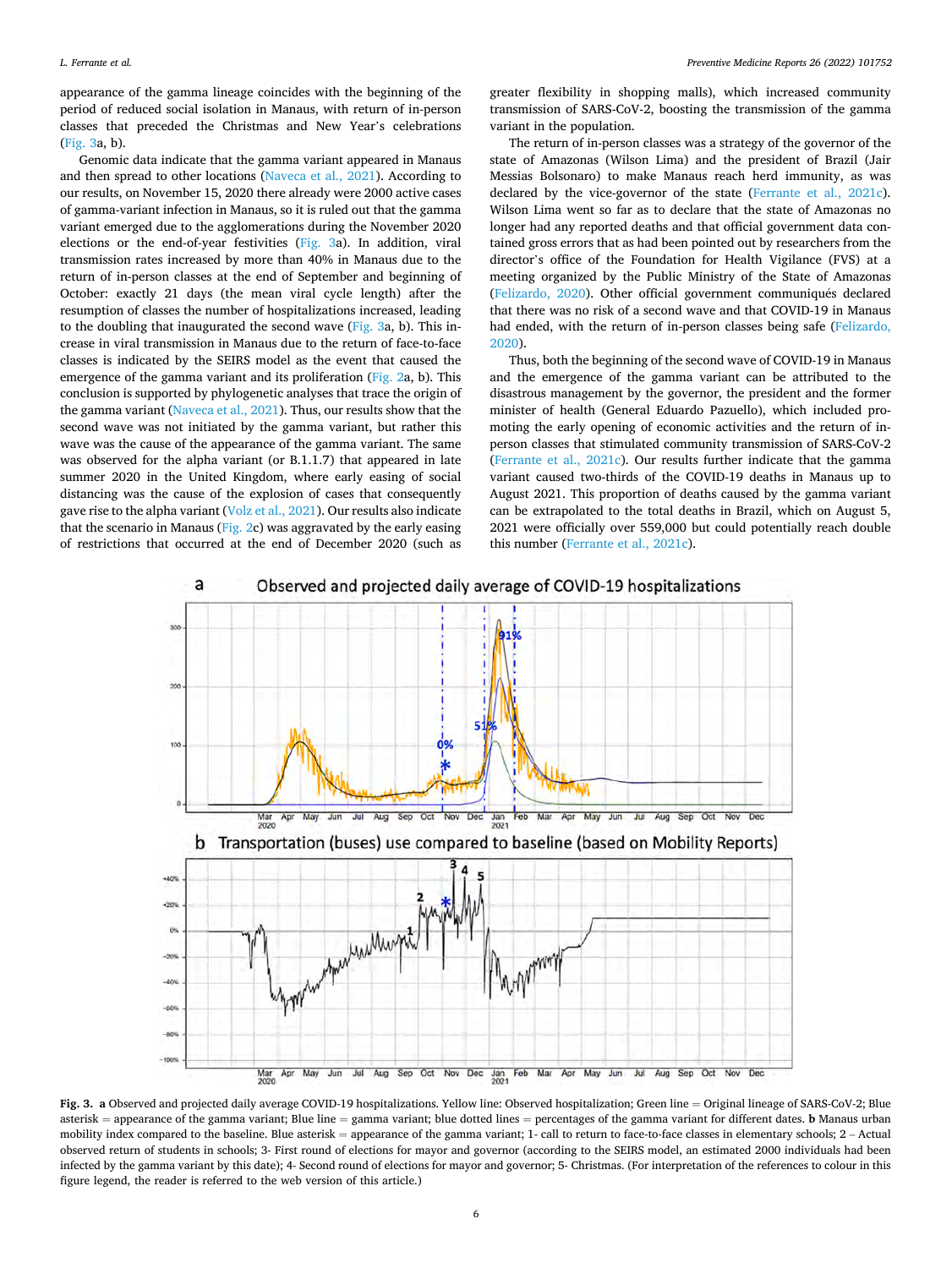<span id="page-7-0"></span>Based on the mortality rates observed for the city, only 51.6% of the population had had contact with SARS-CoV-2 as of December 15, 2020. In addition, the models that best fit the observed course of the pandemic in Manaus, both for the number of infected individuals and for the number of deaths, demonstrate that the numbers of cases and deaths would only be possible with levels of reinfection in the population of 1.3% for the SARS-CoV-2 strain and 0% for the gamma variant on December 14th; 3.9% for the original strain and 1.4% for the gamma variant on December 31st and 14.7% for the original strain and 17.4% for the gamma variant on January 31st [\(Fig. 2c](#page-5-0)). Thus, the conclusion that Manaus had achieved herd immunity, as suggested by [Buss et al.,](#page-9-0)  [\(2021\),](#page-9-0) is completely ruled out by our SEIRS model and by long-term case studies that have shown a natural decline of IgG levels in patients who had natural contact with the virus, in addition to the absence of an immune response to the gamma variant in cases of reinfection [\(Ferrante](#page-9-0)  [et al., 2021a\)](#page-9-0).

Although politicians and media reports blame the second wave in Manaus on the new variant ([Ferrante et al., 2021c](#page-9-0)), this politically



**Fig. 4. a** Projected hospitalizations from the delta variant: Yellow line: Observed hospitalization; Blue line = Projection of gamma variant; Red line = Projection of delta variant. **b** Projection of deaths from the delta variant: Black line: Observed deaths; Blue line = Projection of the gamma variant; Red line = Projection of the delta variant. c Projection of cumulative deaths caused by the gamma and delta variants until the pool of susceptible individuals is exhausted: Blue line = Projection of the gamma variant; Red line = Projection of the delta variant. (For interpretation of the references to colour in this figure legend, the reader is referred to the web version of this article.)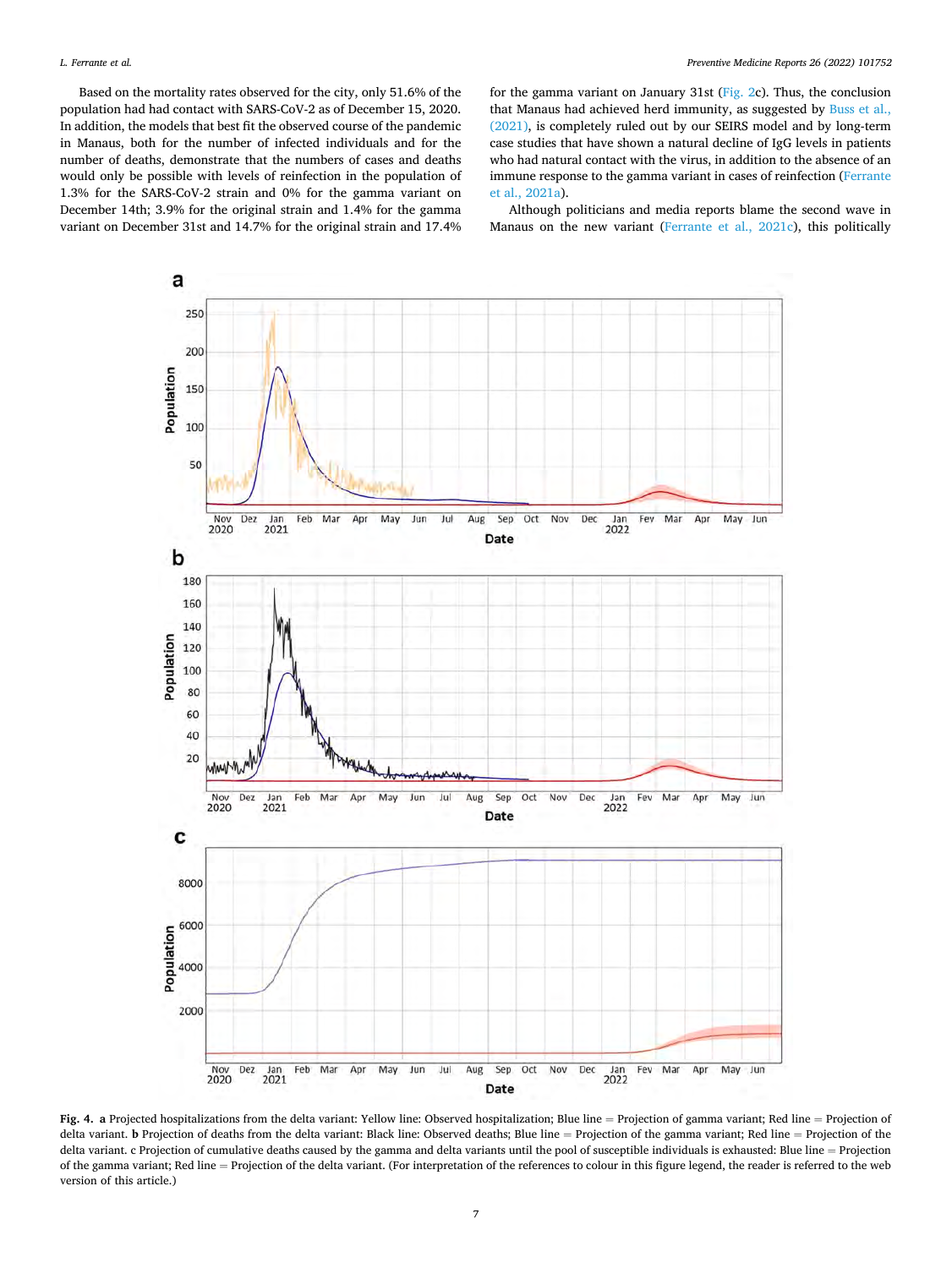convenient conclusion is not supported by our study. Modeled results with parameters for the "old" variant fit the observed cases and deaths in the second wave and are explained by the negligence of government authorities over the course of the pandemic [See [Ferrante et al., 2020;](#page-9-0)  [2021c](#page-9-0)]. The continued circulation of the virus in the population of Manaus may foment the emergence of still more new strains due to mutations (such as the K4174N mutation in the spike protein, which originated in the state of Amazonas) [\(Ferrante et al., 2021c](#page-9-0)). Because of this, we recommend that certain activities, such as face-to-face classes with schoolchildren, return only when teachers and students are completely vaccinated. Warnings to contain the COVID-19 pandemic in the Amazon have been given in peer-reviewed journals since April 2020 ([Ferrante and Fearnside, 2020a\)](#page-9-0), including warning of the possibility of a second wave in Manaus ([Ferrante et al., 2020](#page-9-0)). It was also warned that the strategies of Bolsonaro, Pazuello and Lima implied an early resumption of classes in Manaus as a way to achieve herd immunity ([Ferrante et al., 2021c\)](#page-9-0).

### *3.2. The third wave and the delta variant*

Our results indicate that, with just over 63.3% of the total population of Manaus immunized (second doses  $+$  single doses) by December 20, 2021 [\(FVS, 2021b\)](#page-9-0), a third wave of COVID-19 caused by the delta variant would be expected, given that the proportion of susceptible individuals is still high [\(Fig. 4](#page-7-0)a, b). The model also indicates herd immunity via vaccination control of community transmission to delta variant only after 85 to 90% of the population of Manaus has been vaccinated with the second dose or single dose. Almost 13 daily deaths would be expected in Manaus at the peak of the third wave according to the most conservative scenario, with an estimated number of more than 911 new deaths occurring from the delta variant alone before the population reaches herd immunity via vaccination and exhaustion of the pool of susceptible individuals ([Fig. 4c](#page-7-0)). In a new drastic scenario, with a new health system collapse and lack of oxygen, 26 daily deaths would be expected in Manaus at the peak of the third wave, with an estimated total number of more than 1355 deaths only by the delta variant ([Fig. 4c](#page-7-0)). In either scenario there would be a greater impact on outpatient care in comparation with the number of hospitalizations.

It is unlikely that Manaus will shut down businesses and schools again; however, this must be considered because high community transmission has the potential to give rise to new variants [\(Ferrante](#page-9-0)  [et al., 2021b; 2021c](#page-9-0)). According to the SEIRS model, the delta variant was estimated to account for 1% of active cases in Manaus in August 2021, which is supported by genomic sequencing of patients who tested positive for SARS-CoV-2 ( $N = 400$  with 4 patients infected with the delta variant) ([Amazonas Atual, 2021\)](#page-9-0). For the months before the third wave, the SEIRS model presents an average for hospitalizations caused by the gamma variant that fits the observed data perfectly; however, the average indicated by the model for deaths from June to August 2021 is slightly higher than the official data, which suggests underreporting, probably due to classification of deaths from COVID-19 as being from other causes.

Although these rates were still low in November 2021, the model indicates explosive behavior of the third wave, meaning that a new collapse of the health system could occur, with a consequent increase in fatalities as was observed during the first two waves. Thus, the state of Amazonas and the city of Manaus must prepare for the same hospital admission rates as those observed during the second wave, considering both regular beds and intensive-care unit (ICU) beds. Although vaccination tended to reduce the mortality rate during the third wave in the model, the absence of beds and oxygen would increase lethality, requiring the state to prepare to avoid another catastrophe in Manaus.

The day after the Brazilian Health Regulatory Agency (ANVISA) approved the vaccination of children aged 5 to 11 years on December 15, 2020, President Bolsonaro intimidated the technical staff who participated in this approval by requesting their personal data from ANVISA and announcing this to his (often violent) followers in a "live" on social media [\(G1, 2021](#page-9-0)). Three days later a flood of threats lead ANVISA to request police protection for its staff [\(Garcia, 2021](#page-9-0)). President Bolsonaro had already promoted the dismantling of ANVISA over the course of his first two years in office, and he has repeatedly tried to influence the body's actions on an ideological basis [\(Ferrante and Fearnside, 2019](#page-9-0)). Following a pre-dawn telephone call from the president, Health Minister Marcelo Queiroga announced that the vaccination of children aged 5 to 11 years would only be undertaken after a public consultation ([Camarotto, 2021; G1, 2021](#page-9-0)). The president has formally requested the health minister to require a medical prescription for the vaccination of each child, in addition to written permission from the parents ([Garcia,](#page-9-0)  [2021\)](#page-9-0). Current vaccination levels in Manaus are not sufficient to curb the third wave of COVID-19 that our SEIRS model projects [\(Fig. 4](#page-7-0)). The SEIRS model points to wide community circulation of SARS-CoV-2 in the absence of vaccination of this portion of the population, and the pandemic would continue due to the large portion of young people in the population of Manaus.

By December 15, 2021, Brazil had already recorded three cases of the omicron variant, and the spread of this variant has the potential to converge with the third wave of COVID-19 that is predicted by our model. Thus, a scenario might occur similar to the one observed in Manaus in January 2021, when the then-new gamma variant boosted the second wave, causing the health and cemetery systems to collapse in Manaus.

All of the intensive-care units in the state of Amazonas are located in Manaus, a fact that would add to mortality in the interior of the state with proliferation of the delta variant. The state of Amazonas, including the capital (Manaus), is home to a substantial part of Brazil's indigenous population [\(Ferrante et al., 2021a\)](#page-9-0), which is a COVID-19 risk group ([Ferrante and Fearnside, 2020a](#page-9-0)) and which has higher mortality than other ethnic groups ([Ferrante et al., 2021c](#page-9-0)). The fact that elderly people are more vulnerable to COVID-19 represents a particularly serious risk to maintaining indigenous ethnic groups in the Amazon because traditional knowledge is transmitted orally by the elders ([Ferrante et al.,](#page-9-0)  [2020\)](#page-9-0). The federal government has failed to protect indigenous peoples from COVID-19, with provision of even basic resources such as drinking water being vetoed by the president himself ([Ferrante et al., 2021c](#page-9-0)). Chloroquine and other medicines that are ineffective against COVID-19 have been distributed to indigenous peoples by the government ([Fer](#page-9-0)[rante and Fearnside, 2020b; Ferrante et al., 2021c\)](#page-9-0). Given the increase in invasions of indigenous lands ([Ferrante and Fearnside, 2020c; 2021](#page-9-0)), including those around Manaus ([Ferrante and Fearnside, 2020b; 2021;](#page-9-0)  [Ferrante et al., 2021c](#page-9-0)), we recommend that measures be taken to ensure the basic rights of these peoples and that programs be created to protect them during and after the third wave that is projected in the region as a result of the delta and omicron variants. Decision makers in Brazil, especially in the Amazon region, should cease their denial of science and consequent insistence on early flexibilization of social-distancing measures, rejection of masking and opposition to a vaccine passport; these positions contribute to continuation of the COVID-19 pandemic ([Diele-](#page-9-0)[Viegas et al., 2021; Ferrante et al., 2021c; Ribeiro et al., 2021\)](#page-9-0).

# **4. Conclusions**

Our results indicate that, even if the new variant that originated in Amazonas (gamma or P.1) had appeared earlier than indicated, and even if its transmission rate were five times higher than the original strain, it would be implausible that this new lineage was responsible for initiating the second wave of COVID-19 in Manaus. The most plausible scenario, which best fits the second wave of COVID-19 in Manaus, corroborates a mixed hypothesis and indicates that the levels of infection by SARS-CoV-2 were overestimated by those foreseeing herd immunity. We estimate that 51.6% of the population had had contact with SARS-CoV-2 in mid-December 2020 and 60.0% by the end of January 2021. In addition, our model estimates that 32.1% of the cases were due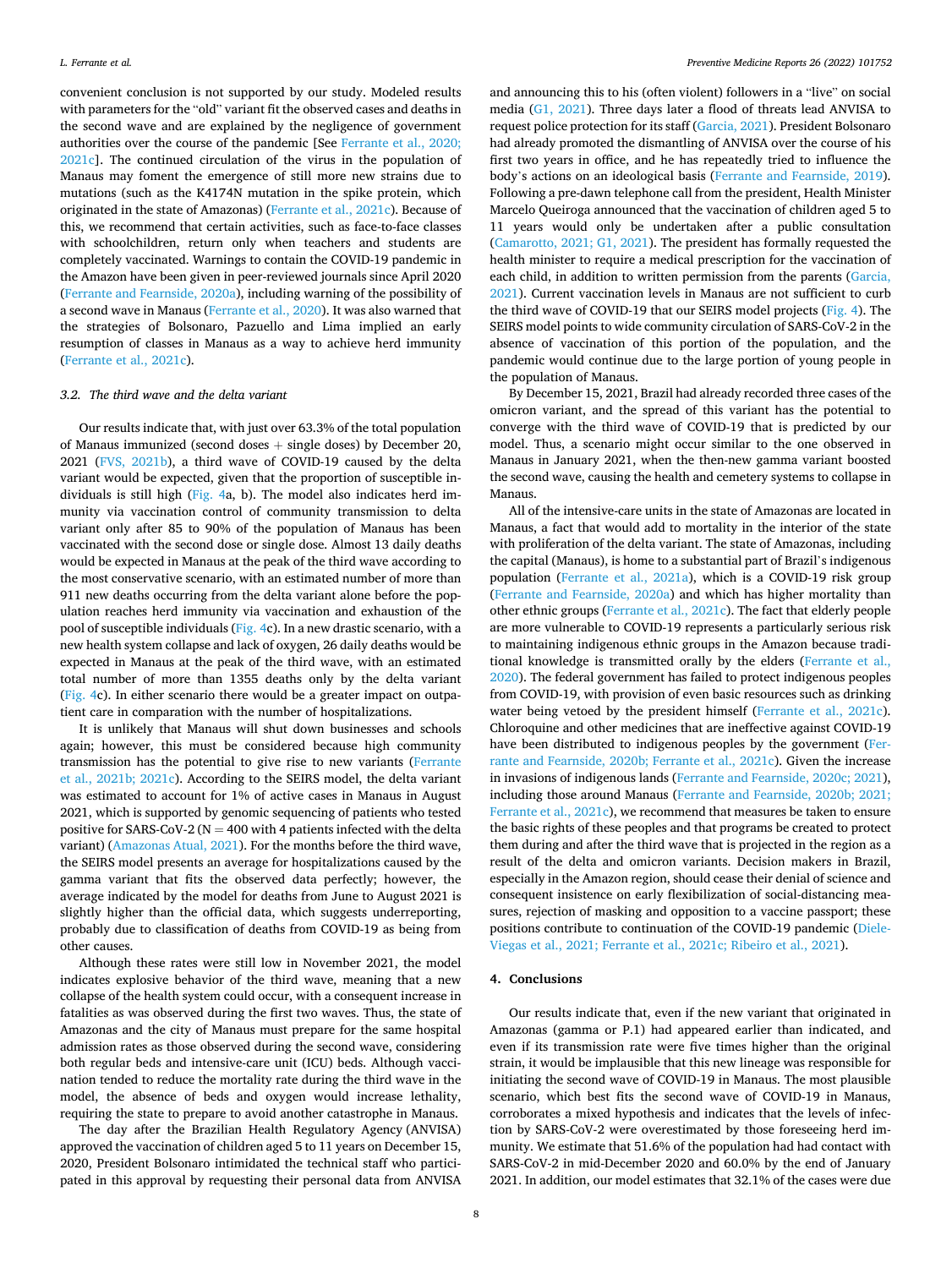<span id="page-9-0"></span>to reinfection at the end of January 2021, with loss of immunity occurring after about 240 days and contact with one strain not conferring immunity to other strains. These results make it implausible that natural immunity is possible. Our results also indicate that the gamma variant originated after the beginning of the second wave and has a transmissibility rate twice that of the original SARS-CoV-2 strain, becoming predominant in the population in early January 2021. Under a conservative scenario in the absence of appropriate action to contain the delta variant, infections would culminate in a third wave with the potential to lead to an additional 911 deaths in Manaus before ample vaccination coverage is achieved. The model also indicates herd immunity via vaccination control of community transmission to delta variant only after 85 to 90% of the population of Manaus has been vaccinated with the second dose or single dose. The likely concurrent spread of the omicron variant during a third wave of COVID-19 in Manaus caused by the delta variant will only add further pressure on the health system, potentially leading to a new collapse of the system if appropriate action is not taken.

#### **Declaration of Competing Interest**

The authors declare that they have no known competing financial interests or personal relationships that could have appeared to influence the work reported in this paper.

#### *Acknowledgements*

Funding: This work was supported by the Conselho Nacional de Desenvolvimento Científico e Tecnológico (CNPq), Coordenação de Aperfeiçoamento de Pessoal de Ensino Superior (CAPES), Fundação de Amparo à Pesquisa do Estado de Minas Gerais (FAPEMIG) and Fundação de Amparo à Pesquisa do Estado do Amazonas (FAPEAM).

## *Author contributions*

LF, LHD, WACS, ACLA and PMF conceived of the idea; LHD, LF, ACLA and WACS designed the research; LHD, EC, WACS, ACLA, JL and LF conducted statistical analyses; LF, WACS, EC, ACLA, JL, RCV, UT, PMF and LHD wrote the manuscript; LF, WACS, EC, ACLA, JL, RCV, UT, PMF and LHD revised the manuscript.

### *Availability of data and materials*

All data are available in the main text or the references.

# **References**

- Adam, D., 2020. The simulations driving the world's response to COVID19: How epidemiologists rushed to model the coronavirus pandemic (tech. rep.). Nature 580, 316–318. https://doi.org/10.1038/d41586-020-01003-6.
- Amazonas Atual, 2021. FVS confirma quatro casos de Covid da variante delta em Manaus e dois no interior. – Amazonas Atual, 18/8/2021. – Online available at: https://amaz onasatual.com.br/fvs-confirma-quatro-casos-de-covid-da-variante-delta-em-manause-dois-no-interior/.
- Bakker, M., Berke, A., Groh, M. et al., 2020. Effect of social distancing measures in the New York City metropolitan area: Main findings. Massachusetts Institute of Technology (MIT), Boston MA. http://curveflattening.media.mit.edu/Social\_Distan cing\_New\_York\_City.pdf.
- Bernal, J.L., Andrews, N., Goweret, C., et al., 2021. Effectiveness of Covid-19 vaccines against the B.1.617.2 (Delta) Variant. N. Engl. J. Med. 385, 585–594. https://www. nejm.org/doi/full/10.1056/nejmoa2108891.
- Bitar, S., Steinmetz, W.A., 2020. Scenarios for the Spread of COVID-19 in Manaus. Northern Brazil. An. Bras. Acad. Sci. 92, e20200615 https://doi.org/10.1590/0001- 3765202020200615.
- Bjørnstad, O.N., Shea, K., Krzywinski, M., Altman, N., 2020. The SEIRS model for infectious disease dynamics. Nat. Meth. 17 (6), 557–558. https://doi.org/10.1038/ s41592-020-0856-2.
- Brett, T.S., Rohani, P., 2020. Transmission dynamics reveal the impracticality of COVID-19 herd immunity strategies. PNAS. 117 (41), 25897–25903. https://doi.org/ 10.1073/pnas.2008087117.
- Buss, L.F., Prete Jr., C.A., Abrahim, C.M.M., Mendrone Jr., A., Salomon, T., de Almeida-Neto, C., 2021. Three-quarters attack rate of SARS-CoV-2 in the Brazilian Amazon during a largely unmitigated epidemic. Science 371 (6526), 288–292.
- Camarotto M., 2021. Queiroga diz que vacinação infantil passará por consulta pública e indica interferência de Bolsonaro. – Valor Econômico Brasil, 18/12/2021. – Online available at: https://valor.globo.com/brasil/noticia/2021/12/18/queiroga-diz-que -vacinao-infantil-passar-por-consulta-pblica-e-indica-interferncia-de-bolsonaro.ght ml.
- CDC, 2021. COVID-19 Pandemic Planning Scenarios. CDC, Atlanta, GA. https://www. cdc.gov/coronavirus/2019-ncov/hcp/planning-scenarios.html.
- Coutinho, R.M., Marquitti, F.M.D., Ferreira, L.S., Borges, M.E., da Silva, R.L.P., Canton, O., Portella, T.P., Poloni, S., Franco, C., Plucinski, M.M., Lessa, F.C., da Silva, A.A.M., Kraenkel, R.A., de Sousa Mascena Veras, M.A., Prado, P.I., 2021. Model-based estimation of transmissibility and reinfection of SARS-CoV-2 P.1 variant. Commun. Med. 1 (1) https://doi.org/10.1038/s43856-021-00048-6.
- Diele-Viegas, L.M., Hipolito, J., Ferrante, L., 2021. Scientific denialism threatens Brazil. Science 374, 948–949. https://www.science.org/doi/10.1126/science.abm9933.
- Duczmal, L.H., Almeida, A.C.L., Duczmal, D.B., Alves, C.R.L., Magalhães, F.C.O., de Lima, M.S., et al., 2020. Vertical social distancing policy is ineffective to contain the COVID-19 pandemic. Cad. Saúde Pública 36 (5).
- Edridge, A.W.D., Kaczorowska, J., Hoste, A.C.R., Bakker, M., Klein, M., Loens, K., Jebbink, M.F., Matser, A., Kinsella, C.M., Rueda, P., Ieven, M., Goossens, H., Prins, M., Sastre, P., Deijs, M., van der Hoek, L., 2020. Seasonal coronavirus protective immunity is short-lasting. Nat. Med. 26 (11), 1691–1693. https://doi.org/ 10.1038/s41591-020-1083-1.
- Felizardo, N., 2020. Coronavírus: Vídeo mostra governo do AM admitindo erro em número de mortes em Manaus. The Intercept Brasil. https://theintercept.com/2020/ 10/05/governo-erro-numero-mortes-coronavirus-manaus/.
- Ferrante, L., Fearnside, P.M., 2019. Brazil's new president and 'ruralists' threaten Amazonia's environment, traditional peoples and the global climate. Environ. Conservation 46 (4), 261–263. https://doi.org/10.1017/S0376892919000213.
- Ferrante, L., Fearnside, P.M., 2020a. Protect Indigenous peoples from COVID-19. Science 368, 251–252. https://doi.org/10.1126/science.abc0073.
- Ferrante, L., Fearnside, P.M., 2020b. Military forces and COVID-19 as smokescreens for Amazon destruction and violation of indigenous rights. Die Erde 151, 258–263. https://doi.org/10.12854/erde-2020-542.
- Ferrante, L., Fearnside, P.M., 2020c. Brazil threatens indigenous lands. Science 368 (6490), 481–482.
- Ferrante, L., Steinmetz, W.A., Almeida, A.C.L., Leão, J., Vassão, R.C., Tubinambás, U., et al., 2020. Brazil's policies condemn Amazonia to a second wave of COVID-19. Nat. Med. 26, 1315. https://doi.org/10.1038/s41591-020-1026-x.
- Ferrante, L., Livas, S., Steinmetz, W.A., Almeida, A.C.L., Leão, J., Vassão, R.C., Tupinambás, U., Fearnside, P.M., Duczmal, L.H., 2021a. The first case of immunity loss and SARS-CoV-2 reinfection by the same virus lineage in Amazonia. J. Racial and Ethn. Health Disp. 8 (4), 821–823. https://doi.org/10.1007/s40615-021-01084- 7.
- Ferrante, L., Duczmal, L., Steinmetz, W.A., Almeida, A.C.L., Leão, J., Vassão, R.C., et al., 2021b. Brazil's COVID-19 epicenter in Manaus: How much of the population has already been exposed and are vulnerable to SARS-CoV-2? J. Racial and Ethn. Health Disp. https://doi.org/10.1007/s40615-021-01148-8.
- Ferrante, L., Duczmal, L., Steinmetz, W.A., Almeida, A.C.L., Leão, J., Vassão, R.C., Tupinambás, U., Fearnside, P.M., 2021c. How Brazil's President turned the country into a global epicenter of COVID-19. J. Public Health Pol. 42 (3), 439–451. https:// doi.org/10.1057/s41271-021-00302-0.
- Ferrante, L., Fearnside, P.M., 2021. Brazilian government violates Indigenous rights: What could induce a change? Die Erde 152, 200–211. https://doi.org/10.12854/e rde-2021-584.
- França, E.B., Ishitani, L.H., Teixeira, R.A., de Abreu, D.M.X., Corrêa, P.R.L., Marinho, F., et al., 2020. Deaths due to COVID-19 in Brazil: How many are there and which are being identified? Rev. Bras. Epid. 23, e200053 https://doi.org/10.1590/1980- 549720200053.
- Fudolig, M., Howard, R., Khudyakov, Y.E., 2020. The local stability of a modified multistrain SIR model for emerging viral strains. PLoS ONE 15 (12), e0243408. https:// doi.org/10.1371/journal.pone.0243408.
- FVS, 2021a. Boletim Diário COVID-19 no Amazonas 31/1/2021. https://www.fvs.am gov.br/media/publicacao/31\_01\_21\_BOLETIM\_DI%C3%81RIO\_DE\_CASOS\_COVID-1 9.pdf.
- FVS, 2021b. Vacinômetro COVID-19. Fundação de Vigilância em Saúde do Estado do Amazonas. - Online available at: https://www.fvs.am.gov.br/indicadorSalaSituacao\_ view/75/2.
- FVS, 2021 c. Distribuição e Estoque de Vacinas COVID-19. Fundação de Vigilância em Saúde do Estado do Amazonas. - Online available at: https://www.fvs.am.gov.br/in dicadorSalaSituacao\_view/74/2.
- G1, 2021. Após fala de Bolsonaro, Anvisa diz ser 'alvo do ativismo político violento' e que 'repele com veemência qualquer ameaça'. – G1 Saúde,  $17/12/2021$ . – Online available at: https://g1.globo.com/saude/noticia/2021/12/17/anvisa-diz-estar-no -foco-e-no-alvo-do-ativismo-politico-violento-e-que-repele-com-veemencia-qualque r-ameaca.ghtml.
- Garcia, L. 2021. Anvisa pede proteção policial a servidores após novas ameaças. Folha de São Paulo, 19/12/2021. https://www1.folha.uol.com.br/equilibrioesaude/2021 /12/anvisa-pede-protecao-policial-a-servidores-apos-novas-ameacas.shtml.
- Hall, V.J., Foulkes, S., Charlett, A., Atti, A., Monk, E.J.M., Simmons, R., Wellington, E., Cole, M.J., Saei, A., Oguti, B., Munro, K., Wallace, S., Kirwan, P.D., Shrotri, M., Vusirikala, A., Rokadiya, S., Kall, M., Zambon, M., Ramsay, M., Brooks, T., Brown, C. S., Chand, M.A., Hopkins, S., Andrews, N., Atti, A., Aziz, H., Brooks, T., Brown, C.S., Camero, D., Carr, C., Chand, M.A., Charlett, A., Crawford, H., Cole, M., Conneely, J.,